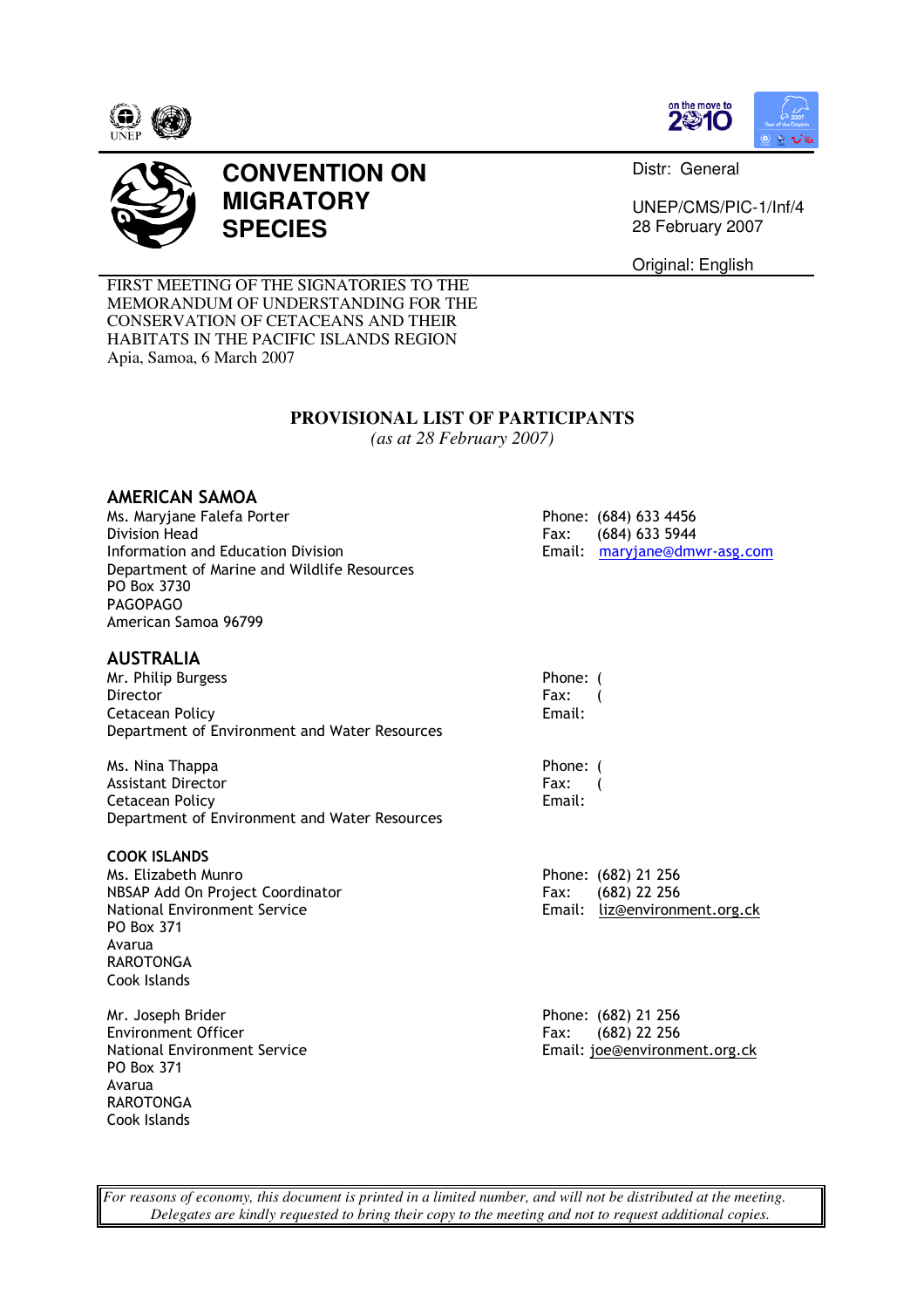### FEDERATED STATES OF MICRONESIA

Mr. Marion Henry Phone : (691) 320 2620/5133 Assistant Secretary **Fax** : (691) 320 5854 Division of Resource Management & Development Email: marionh@mail.fm; fsmdea@mail.fm FSM Department of Economic Affairs

### FIJI

Mr. Manasa Sovaki **Phone** : (679) 311699 Principal Environment Officer Fax : (679) 312879 PO Box 2131 Suva, Fiji

**GUAM**<br>Mr. Thomas Flores Senior Biologist Fax : (Fig. 2.1) Senior Biologist Fax : (Fig. 2.1) Senior Biologist GU 96913, USA

Mr. Shawn Wusstig Phone : (671) 735 4037 Fish and Wildlife Technician Fax : (Fax : 6) Division of Aquatic and Wildlife Resources The State of Email: shawnwusstig@yahoo.com;

### KIRIBATI

Ms. Nenenteiti Teariki-Ruatu Phone : (686) 28000 Environment Conservation Division, MELAD<br>PO Box 234. Bikenibeu Tarawa Kiribati

Mr. Uriam T. labeta Phone : (686) Assistant Secretary<br>
Ministry of Foreign Affairs<br>
Ministry of Foreign Affairs<br>
All the Ministry of Foreign Affairs<br>
All the Ministry of Foreign Affairs Ministry of Foreign Affairs Tarawa Kiribati

# **MARSHALL ISLANDS**<br>Ms. Emma N. Kabua

Ms. Emma N. Kabua 2008 (692) 625 8262/632<br>Phone : (692) 625 8262/632<br>Fisheries Policy Officer Marshall Islands Marine Resource Authority

## NEW ZEALAND

Box 1462 Wellington

**NIUE** Mr. Sauni Tongatule **Phone : (683) 4021** Director Fax : (683) 4391 PO Box 80 Fonuakula Alofi

Department of Environment **Email** : msovaki@govnet.gov.fi

Phone: (671) 735 3955/3956 163 Dairy Road Mangilao **Email** : thomaspfloresjr@yahoo.com

guamturtles@gmail.com

Fax : (686) 28334<br>Email : nrtitaake@yahoo.com.au, Teiti.ecd@melad.gov.ki

Fax :  $(692)$  625 5447<br>Email :  $ekabua@minra.com$ 

Mr. Mike Donogue **Phone : (642) 74870310** Fax : (647\_ 8668262 Department of Conservation Email : mdonoghue@doc.govt.nz

Department of Environment Email : tongatules@mail.gov.nu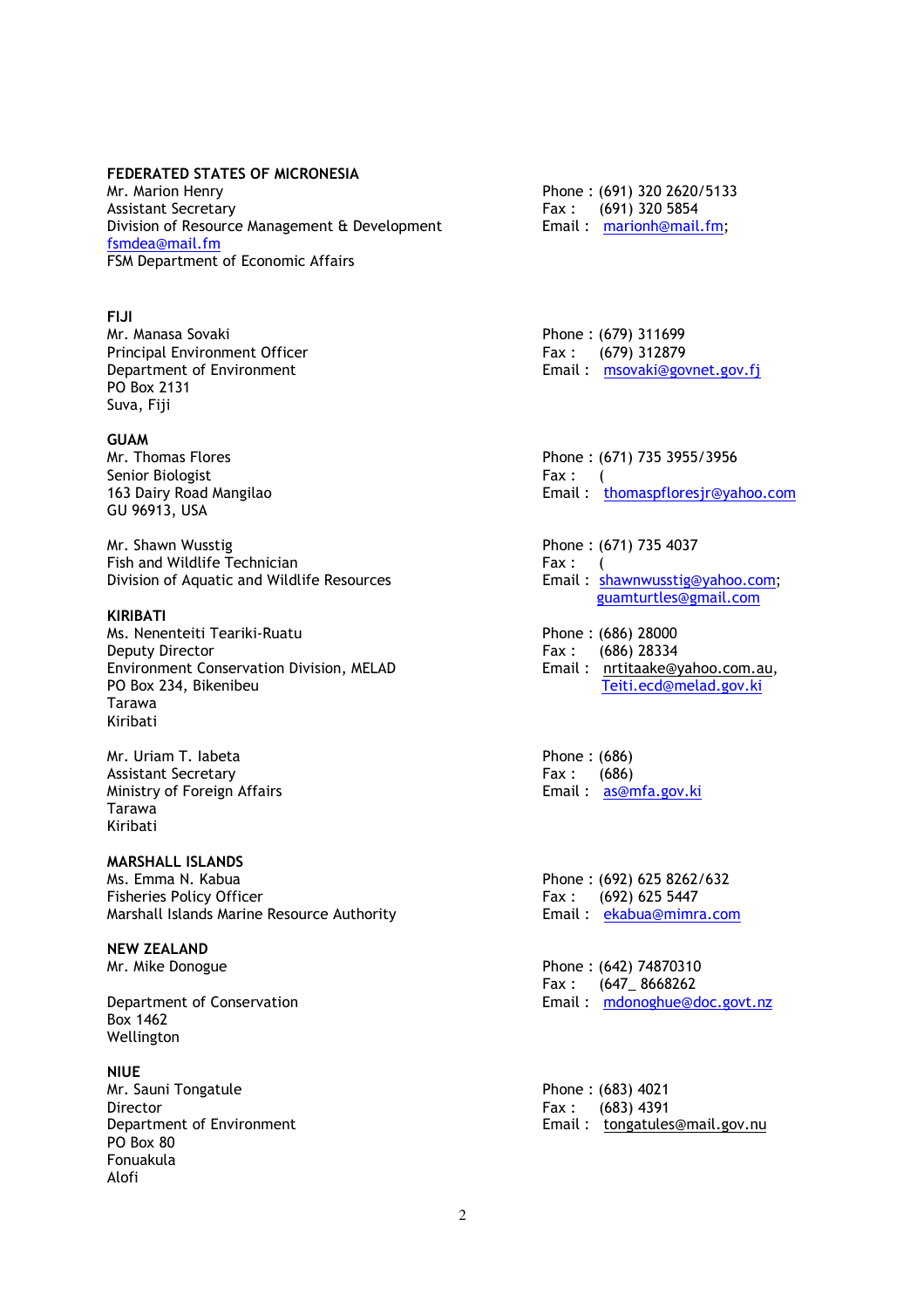# PALAU

Mr. Joshua Eberdong Phone : (680) 488- 6747 Program Coordinator **Fax** : (680) 488-3555 Palau Marine Turtle **Email : in the Email : in the example of the Email : in the example of the example of the Email : in the example of the example of the example of the example of the example of the example of the exampl** Crocodile & Dugong Conservation and Management Bureau of Marine Resources PO Box 359 Koror, Republic of Palau 96940

# **PAPUA NEW GUINEA**<br>Dr. Gae Gowae

Deputy Secretary **Fax:** (675) 3250182 Department of Environment & Conservation Figure 2011 Email: gmaxau@yahoo.com PO Box 6601, Boroko Port Moresby

Mr. Vagi Rei Phone: (675) 325 0195 Senior Marine Officer Fax: (675) 325 0182 Department of Environment & Conservation **Email:** vagirei@yahoo.com.au P.O. Box 6601 Boroko Papua New Guinea

### SAMOA

Mr. Faumuina Pati Liu Phone: (685) 31198/31197 ACEO Fax: (685) 23176 Ministry of Natural Resources, Environment & Meteorology Email: Pati.Liu@mnre.gov.ws Private Mail Bag APIA Samoa

Ms. Malama Momoemausu Phone: (685) 3166/30100 Principal Marine Conservation Officer Fax: (685) 685 25869 Ministry of Natural Resources, Environment & Meteorology Email: malamas.usu@mnre.gov.ws Private Mail Bag APIA Samoa

Ms. Juney Ward Phone: (685) 31197 Senior Marine Conservation Officer Fax: (685) 685 25869 Ministry of Natural Resources, Environment & Meteorology Email: Juney.Ward@mnre.gov.ws Private Mail Bag APIA Samoa

Mr. Isamaeli Asotasi Phone: (685 Marine Conservation Officer (Marine Species) Fax: (685) Ministry of Natural Resources, Environment & Meteorology Email: Private Mail Bag APIA Samoa

Mr. Theo Isamu **Phone** : ( Fax: Email : Tekoilchei@palaunet.com theoisamu@yahoo.com Phone: (675) 3250180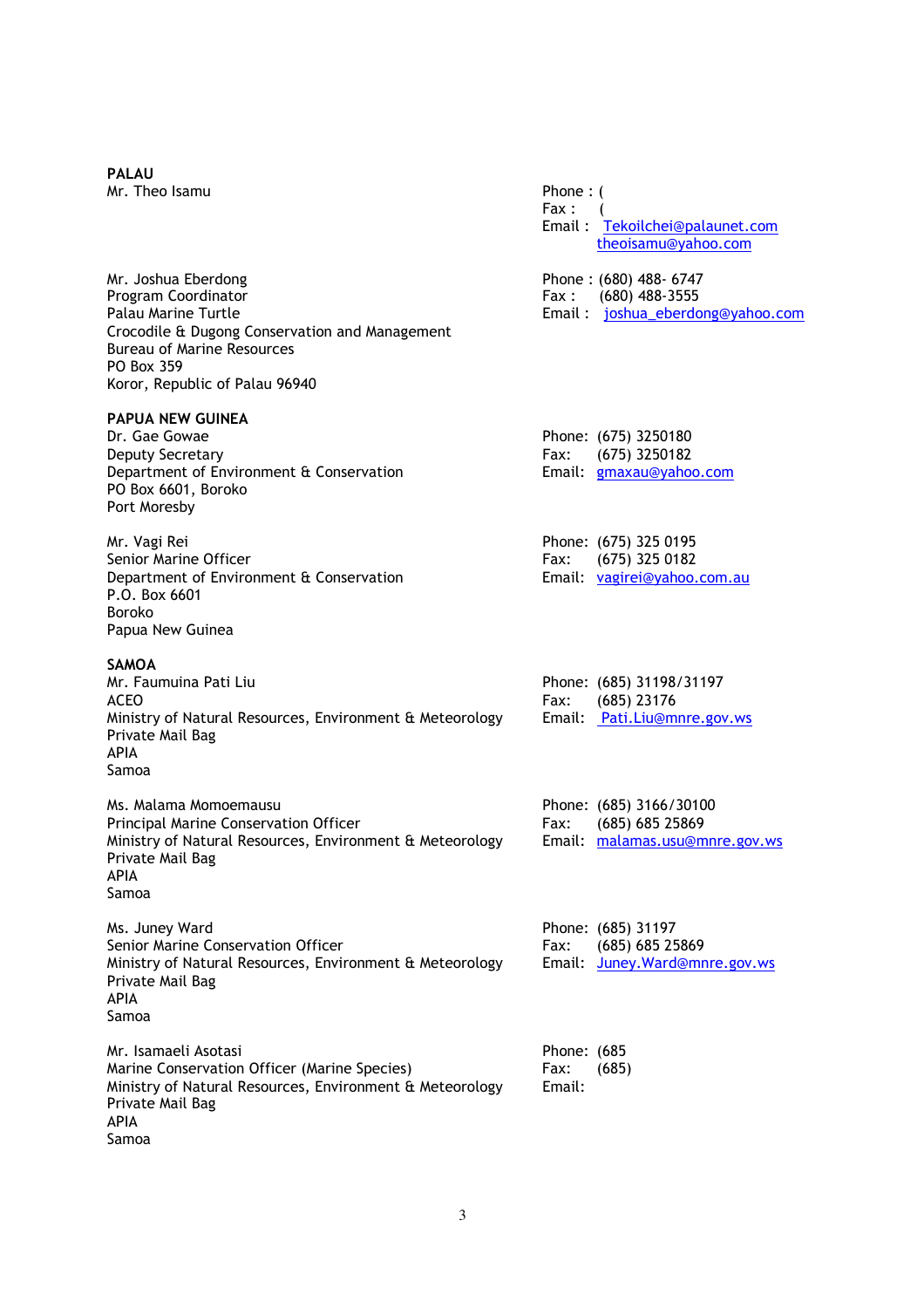| Mr. Michael Forsyth<br><b>Fisheries Officer</b><br>Ministry of Natural Resources, Environment & Meteorology<br>Private Mail Bag<br><b>APIA</b><br>Samoa                       | Phone: (685)<br>Fax:<br>Email: | (685)                                                                                  |
|-------------------------------------------------------------------------------------------------------------------------------------------------------------------------------|--------------------------------|----------------------------------------------------------------------------------------|
| Mr. Toetu Pesaleli<br><b>Fisheries Officer</b><br>Ministry of Natural Resources, Environment & Meteorology<br>Private Mail Bag<br><b>APIA</b><br>Samoa                        | Phone: (685)<br>Fax:<br>Email: | (685)                                                                                  |
| <b>SOLOMON ISLANDS</b><br>Mr. Fred Iro Ganate<br><b>Permanent Secretary</b><br>Department of Forests, Environment & Conservation                                              | Phone: (<br>Fax:<br>Email:     |                                                                                        |
| Mr. Joe Horokou<br>Director<br>Department of Forests, Environment & Conservation<br><b>Environment and Conservation Division</b><br>P O Box G24<br>Honiara<br>Solomon Islands | Fax:<br>Email:                 | Phone: (677) 28611<br>$(677)$ 22824<br>psforestry@pmc.gov.sb<br>horokoujoe@hotmail.com |
| TOKELAU<br>Mr. Mohe Pelasio<br><b>Acting Director</b><br>Department of Economic Development & Environment<br>Tauata o Faleagafulu Building<br>Fakaofo<br>Tokelau              | Fax:                           | Phone: (690) 3127<br>$(690)$ 3133<br>Email: mose.pelasio@clear.net.nz                  |
| <b>TONGA</b><br>Dr. Nailasikau Halatuituja<br><b>Chief Executive Officer</b><br>Ministry of Lands, Survey, Natural Resources & Environment<br>PO Box 5<br>Nuku'alofa          | Fax:<br>Email:                 | Phone: (676) 23611/ 23210<br>$(676)$ 23216<br>ceo@lands.gov.to                         |
| Mr. Samiuela Pakileata<br><b>Assistant Conservation Officer</b><br>Department of Environment & Natural Resources Management Email:<br><b>Nukualofa</b><br>Tonga               | Phone: (676)<br>Fax:           | (676)                                                                                  |
| <b>TUVALU</b><br>Mr. Enate Evi<br>Director<br>Department of Environment<br>Private Mail Bag<br>Funafuti<br>Tuvalu                                                             | Fax:                           | Phone: (688) 20179<br>(688 20113<br>Email: enviro@tuvalu.tv                            |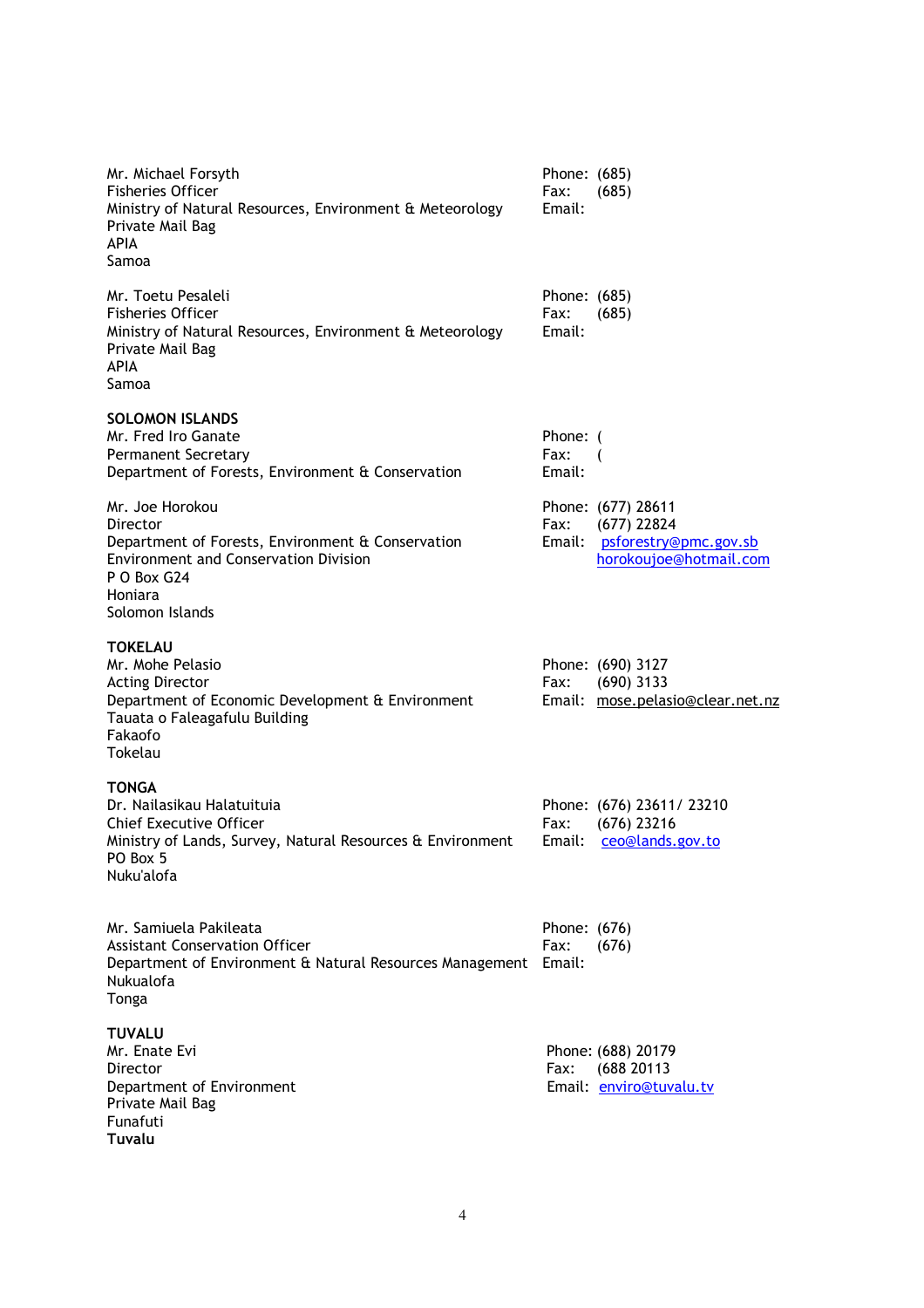### VANUATU

Mr. John Mahit Phone: (Phone: 1999)

Mr. Francis Hickey **Phone: (678) 24343** Country Coordinator Fax: (678) 24343 International Marine Life Alliance (IMA) **Email:** Francishi@vanuatu.com.vu PO Box 1655 Port, Vila Vanuatu

 Fax: ( Email:

### CONSERVATION INTERNATIONAL

Ms. Deb Bass Phone: ( Marine Specialist and the Mobile: (Nobile: (Nobile: (Nobile: 1) and Mobile: (Nobile: (Nobile: 1) and Mobile: (<br>Technical Team CBC Melanesia

Email: dbass@conservation.org

### IFAW

Ms. Darren Kindlysides Phone: (612) 9288 4929 mobile(61)400 174 127 Campaigns Manager Fax: (612) 9288 4901 8 Belmore Sreet Surry Hills NSW 2010 Australia

Ms. Sue Miller Taei<br>
Marine Program Manager - Pacific Island Hotspots<br>
Pax: (685) 20231 Marine Program Manager - Pacific Island Hotspots<br>Conservation International c/o- SPREP PO Box 240 Apia, Samoa

**IFAW Asia Pacific** 8 Belmore Sreet Surry Hills NSW 2010 Australia

### NOAA – FISHERIES SERVICES

Mr. Chris Yates **Phone:** (

IFAW Asia Pacific **Email:** dkindleysides@ifaw.org

Email: staei@conservation.org

Marguerite Young **Phone: (612)** 9288 4929 Fax: (612) 9288 4901<br>Fmail:

 Fax: ( Email: Chris.Yates@noaa.gov

Dr. David Mattila Phone: (808) 879-2818 ext 113 Science Coordinator **Fax:** ( Hawaii Islands Humpback Whale National Marine Sanctuary Email: David.Mattila@noaa.gov PO Box 509 Hihei, Hawaii USA 96753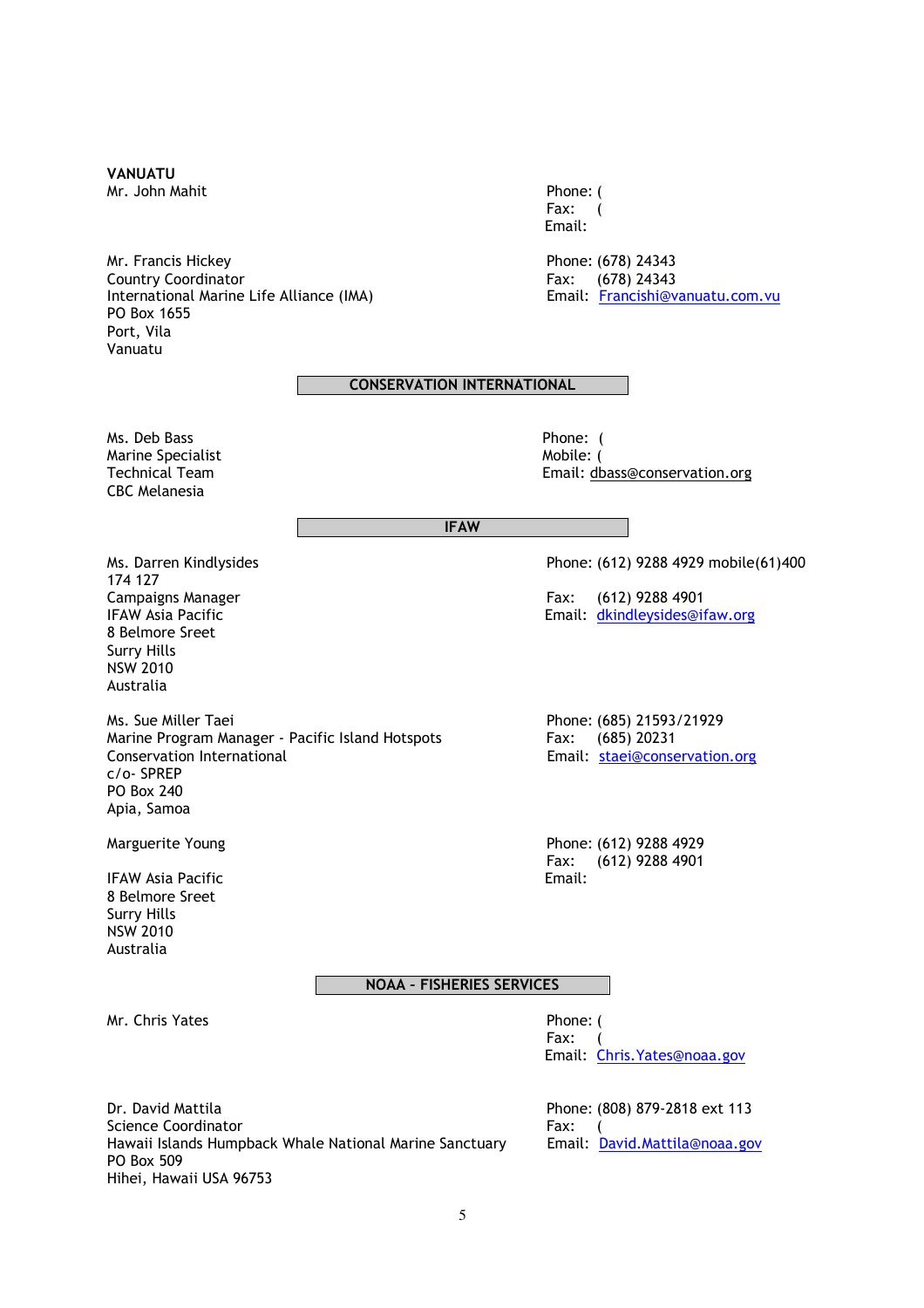Ms. Aline Scaffar **Phone:** (

Mobile: ( Email: aline.schaffar@laposte.net

THE NATURE CONSERVANCY

Mr. Gerald Miles **Mr. Gerald Miles** Phone: (617) 3214 6903<br>Regional Director **Regional Director** Regional Director<br>External Affairs/Asia Pacific Note and Mobile: (617) 3214 6999<br>Email: Altramiles@TNC.OR 51 Edmonstone St, South Brisbane 4101 Australia

Email: gmiles@TNC.ORG

**WDCS** 

Dr. Margi Prideaux **Dr. Margi Prideaux** Phone: (618) 8242 5842<br>
Whale and Dolphin Conservation Society (WDCS) Mobile: (618) 8242 1595 Whale and Dolphin Conservation Society (WDCS)<br>PO Box 720 Port Adelaide Business Centre Port Adelaide South Australia 5015

Dr. Cara Miller **Phone:** (

Email: margi.prideaux@wdcs.org

Mobile: ( Email:

WWF-SPP

Ms. Penina Solomona **Phone:** (Phone: 0)

Mobile: ( Email: psolomona@wwfpacific.org.fj

BLUE PLANET MARINE

Director **Mobile:** (*Nobile: (Nobile: (Nobile: (Nobile: (Nobile: (Nobile: (Nobile: (Nobile: (Nobile: (Nobile: (Nobile: (Nobile: (Nobile: (Nobile: (Nobile: (Nobile: (Nobile: (No* PO Box 5535 Kingston ACT 2604

Mr. David Paton **Phone:** (04) 31 664472<br>Director **Phone:** (04) 31 664472 Email: davidpaton@grapevine.com.au

CMS SECRETARIAT

Mr. Lyle Glowka Phone: (0049) 228 8152422 United Nations Environment Programme/ Email: Iglowka@cms.int Conservation on Migratory Species United Nations Office in Bonn Martin-Lurther-King-Str.8 53175 Bonn Germany

Mobile: (0049) 228 8152449